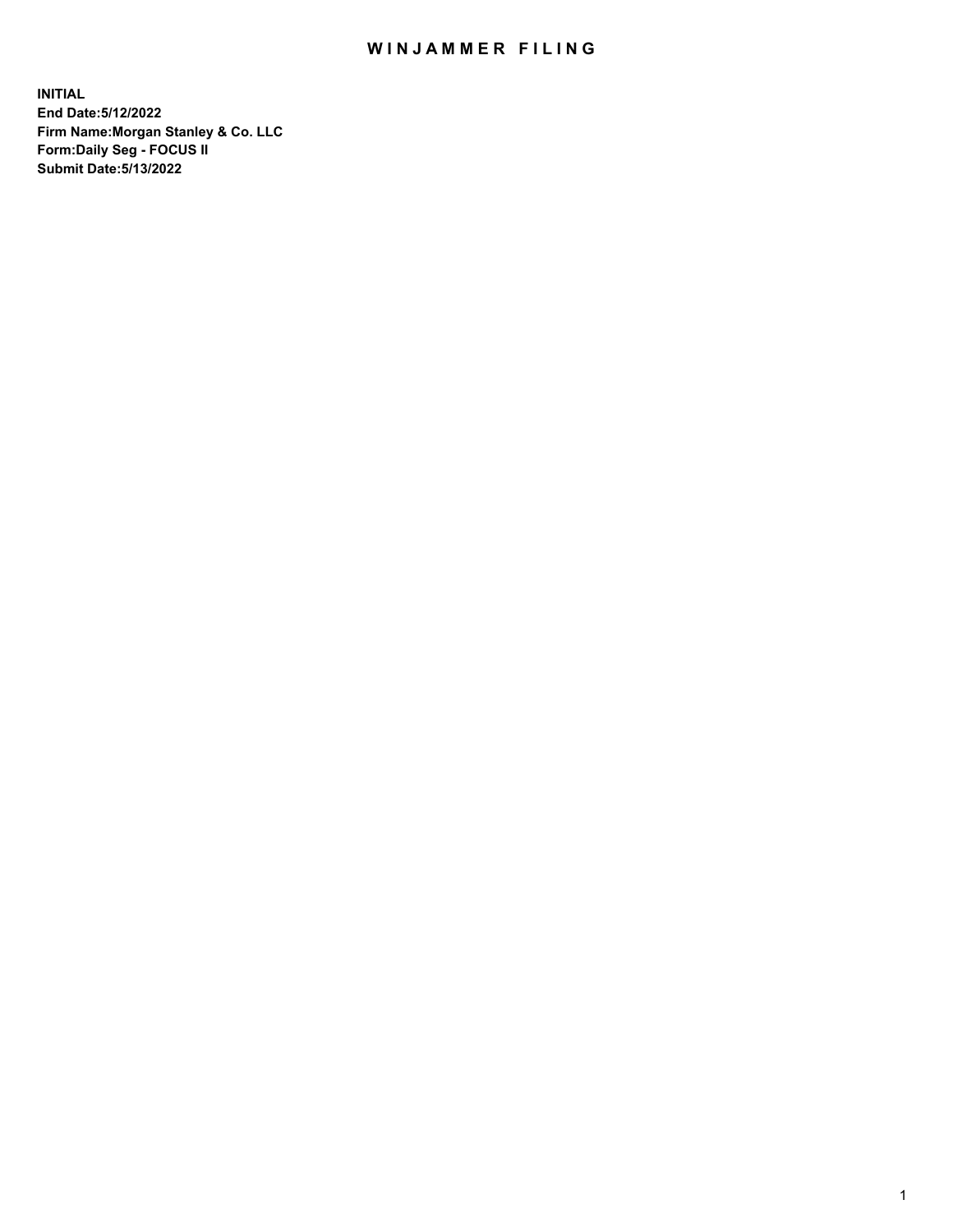**INITIAL End Date:5/12/2022 Firm Name:Morgan Stanley & Co. LLC Form:Daily Seg - FOCUS II Submit Date:5/13/2022 Daily Segregation - Cover Page**

| Name of Company                                                                                                                                                                                                                                                                                                                | <b>Morgan Stanley &amp; Co. LLC</b>                    |
|--------------------------------------------------------------------------------------------------------------------------------------------------------------------------------------------------------------------------------------------------------------------------------------------------------------------------------|--------------------------------------------------------|
| <b>Contact Name</b>                                                                                                                                                                                                                                                                                                            | <b>Ikram Shah</b>                                      |
| <b>Contact Phone Number</b>                                                                                                                                                                                                                                                                                                    | 212-276-0963                                           |
| <b>Contact Email Address</b>                                                                                                                                                                                                                                                                                                   | Ikram.shah@morganstanley.com                           |
| FCM's Customer Segregated Funds Residual Interest Target (choose one):<br>a. Minimum dollar amount: : or<br>b. Minimum percentage of customer segregated funds required:%; or<br>c. Dollar amount range between: and; or<br>d. Percentage range of customer segregated funds required between:% and%.                          | 235,000,000<br><u>0</u><br><u>00</u><br><u>00</u>      |
| FCM's Customer Secured Amount Funds Residual Interest Target (choose one):<br>a. Minimum dollar amount: ; or<br>b. Minimum percentage of customer secured funds required:%; or<br>c. Dollar amount range between: and; or<br>d. Percentage range of customer secured funds required between:% and%.                            | 140,000,000<br><u>0</u><br><u>00</u><br>0 <sub>0</sub> |
| FCM's Cleared Swaps Customer Collateral Residual Interest Target (choose one):<br>a. Minimum dollar amount: ; or<br>b. Minimum percentage of cleared swaps customer collateral required:% ; or<br>c. Dollar amount range between: and; or<br>d. Percentage range of cleared swaps customer collateral required between:% and%. | 92,000,000<br><u>0</u><br><u>00</u><br>00              |

Attach supporting documents CH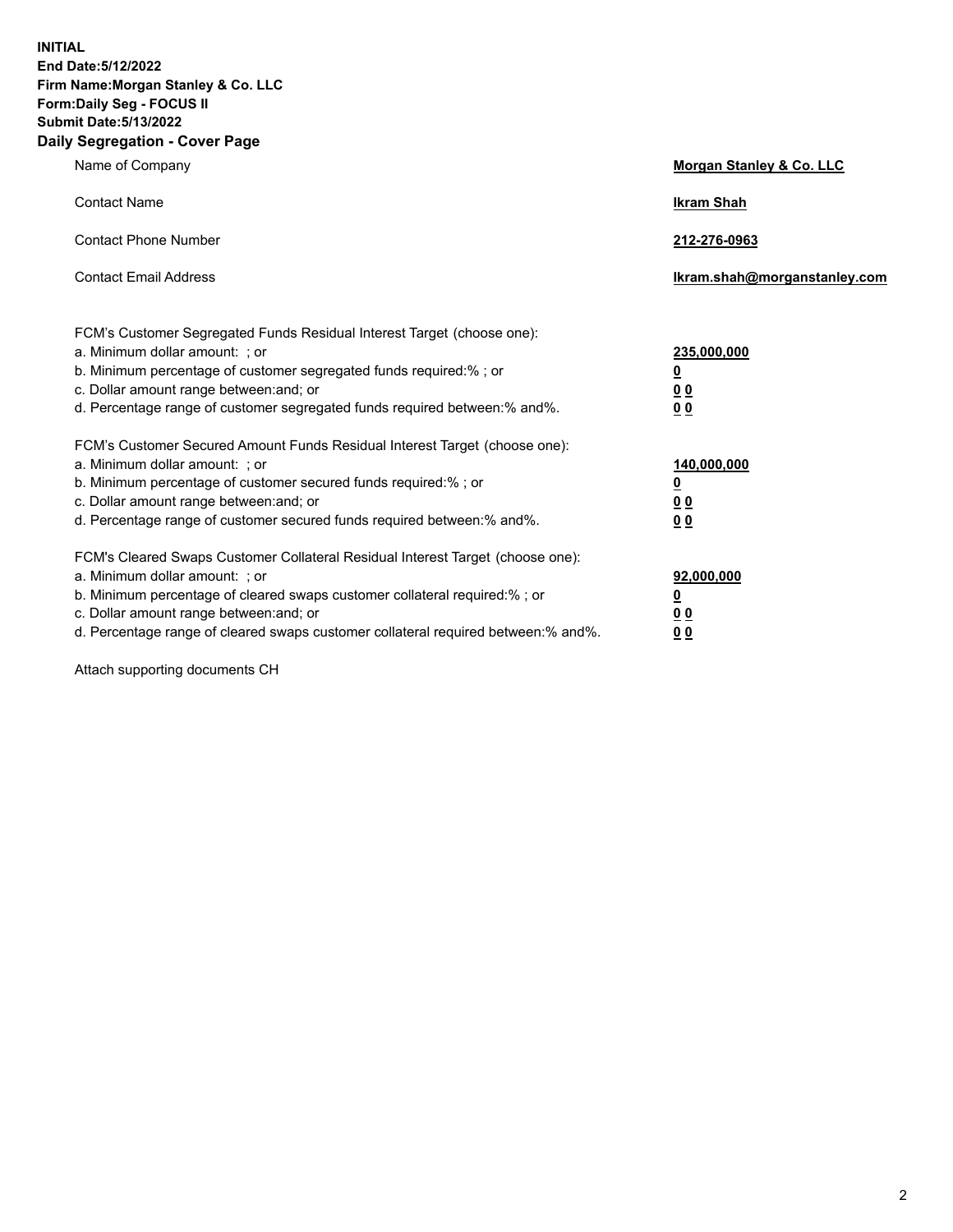## **INITIAL End Date:5/12/2022 Firm Name:Morgan Stanley & Co. LLC Form:Daily Seg - FOCUS II Submit Date:5/13/2022 Daily Segregation - Secured Amounts**

Foreign Futures and Foreign Options Secured Amounts Amount required to be set aside pursuant to law, rule or regulation of a foreign government or a rule of a self-regulatory organization authorized thereunder

- 1. Net ledger balance Foreign Futures and Foreign Option Trading All Customers A. Cash **5,828,704,670** [7315]
	- B. Securities (at market) **2,689,653,223** [7317]
- 2. Net unrealized profit (loss) in open futures contracts traded on a foreign board of trade **335,308,693** [7325]
- 3. Exchange traded options
	- a. Market value of open option contracts purchased on a foreign board of trade **42,621,969** [7335]
	- b. Market value of open contracts granted (sold) on a foreign board of trade **-26,960,266** [7337]
- 4. Net equity (deficit) (add lines 1. 2. and 3.) **8,869,328,289** [7345]
- 5. Account liquidating to a deficit and account with a debit balances gross amount **265,056,809** [7351] Less: amount offset by customer owned securities **-258,114,508** [7352] **6,942,301**
- 6. Amount required to be set aside as the secured amount Net Liquidating Equity Method (add lines 4 and 5)
- 7. Greater of amount required to be set aside pursuant to foreign jurisdiction (above) or line 6.

## FUNDS DEPOSITED IN SEPARATE REGULATION 30.7 ACCOUNTS

- 1. Cash in banks
	- A. Banks located in the United States **559,858,739** [7500]
	- B. Other banks qualified under Regulation 30.7 **311,624,120** [7520] **871,482,859**
- 2. Securities
	- A. In safekeeping with banks located in the United States **1,544,324,344** [7540]
	- B. In safekeeping with other banks qualified under Regulation 30.7 **122,361,499** [7560] **1,666,685,843**
- 3. Equities with registered futures commission merchants
	-
	- B. Securities **0** [7590]
	- C. Unrealized gain (loss) on open futures contracts **1,007,286** [7600]
	- D. Value of long option contracts **0** [7610]
	- E. Value of short option contracts **0** [7615] **31,546,503** [7620]
- 4. Amounts held by clearing organizations of foreign boards of trade
	- A. Cash **0** [7640]
	- B. Securities **0** [7650]
	- C. Amount due to (from) clearing organization daily variation **0** [7660]
	- D. Value of long option contracts **0** [7670]
	- E. Value of short option contracts **0** [7675] **0** [7680]
- 5. Amounts held by members of foreign boards of trade
	-
	-
	- C. Unrealized gain (loss) on open futures contracts **334,301,408** [7720]
	- D. Value of long option contracts **42,621,969** [7730]
	- E. Value of short option contracts **-26,960,266** [7735] **6,554,669,917**
- 6. Amounts with other depositories designated by a foreign board of trade **0** [7760]
- 7. Segregated funds on hand **0** [7765]
- 8. Total funds in separate section 30.7 accounts **9,124,385,122** [7770]
- 9. Excess (deficiency) Set Aside for Secured Amount (subtract line 7 Secured Statement Page 1 from Line 8)
- 10. Management Target Amount for Excess funds in separate section 30.7 accounts **140,000,000** [7780]
- 11. Excess (deficiency) funds in separate 30.7 accounts over (under) Management Target **108,114,532** [7785]

**0** [7305]

[7354] **8,876,270,590** [7355]

**8,876,270,590** [7360]

[7530]

[7570]

A. Cash **30,539,217** [7580]

 A. Cash **5,181,739,426** [7700] B. Securities **1,022,967,380** [7710] [7740] **248,114,532** [7380]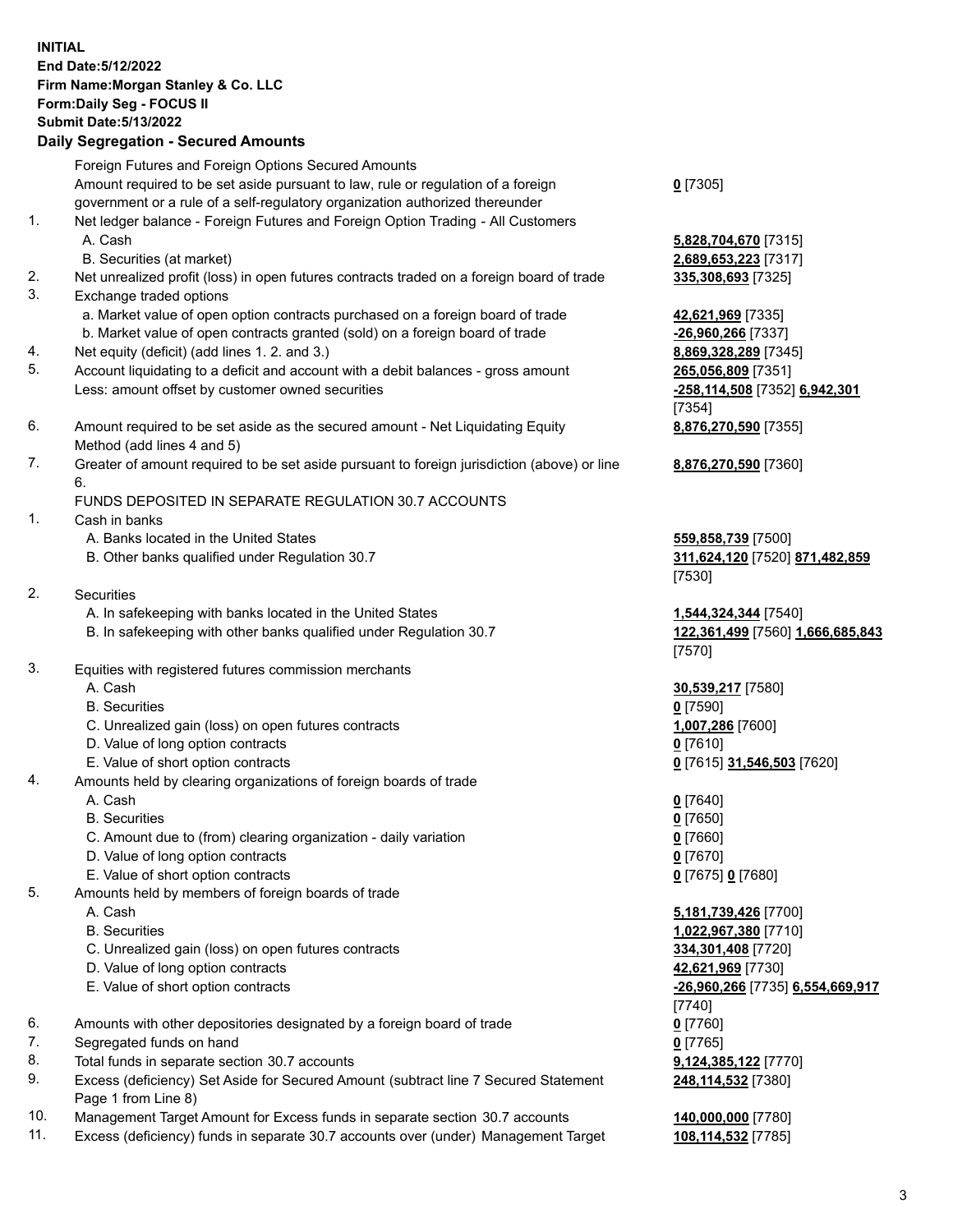**INITIAL End Date:5/12/2022 Firm Name:Morgan Stanley & Co. LLC Form:Daily Seg - FOCUS II Submit Date:5/13/2022 Daily Segregation - Segregation Statement** SEGREGATION REQUIREMENTS(Section 4d(2) of the CEAct) 1. Net ledger balance A. Cash **23,876,430,320** [7010] B. Securities (at market) **9,077,102,735** [7020] 2. Net unrealized profit (loss) in open futures contracts traded on a contract market **-4,846,837,327** [7030] 3. Exchange traded options A. Add market value of open option contracts purchased on a contract market **2,911,989,733** [7032] B. Deduct market value of open option contracts granted (sold) on a contract market **-2,298,595,117** [7033] 4. Net equity (deficit) (add lines 1, 2 and 3) **28,720,090,344** [7040] 5. Accounts liquidating to a deficit and accounts with debit balances - gross amount **584,110,762** [7045] Less: amount offset by customer securities **-576,905,886** [7047] **7,204,876** [7050] 6. Amount required to be segregated (add lines 4 and 5) **28,727,295,220** [7060] FUNDS IN SEGREGATED ACCOUNTS 7. Deposited in segregated funds bank accounts A. Cash **4,100,828,801** [7070] B. Securities representing investments of customers' funds (at market) **0** [7080] C. Securities held for particular customers or option customers in lieu of cash (at market) **3,402,150,672** [7090] 8. Margins on deposit with derivatives clearing organizations of contract markets A. Cash **14,887,207,465** [7100] B. Securities representing investments of customers' funds (at market) **0** [7110] C. Securities held for particular customers or option customers in lieu of cash (at market) **5,520,363,192** [7120] 9. Net settlement from (to) derivatives clearing organizations of contract markets **397,860,700** [7130] 10. Exchange traded options A. Value of open long option contracts **2,911,989,733** [7132] B. Value of open short option contracts **-2,298,595,117** [7133] 11. Net equities with other FCMs A. Net liquidating equity **35,644,177** [7140] B. Securities representing investments of customers' funds (at market) **0** [7160] C. Securities held for particular customers or option customers in lieu of cash (at market) **0** [7170] 12. Segregated funds on hand **154,588,871** [7150] 13. Total amount in segregation (add lines 7 through 12) **29,112,038,494** [7180] 14. Excess (deficiency) funds in segregation (subtract line 6 from line 13) **384,743,274** [7190] 15. Management Target Amount for Excess funds in segregation **235,000,000** [7194]

16. Excess (deficiency) funds in segregation over (under) Management Target Amount Excess

**149,743,274** [7198]